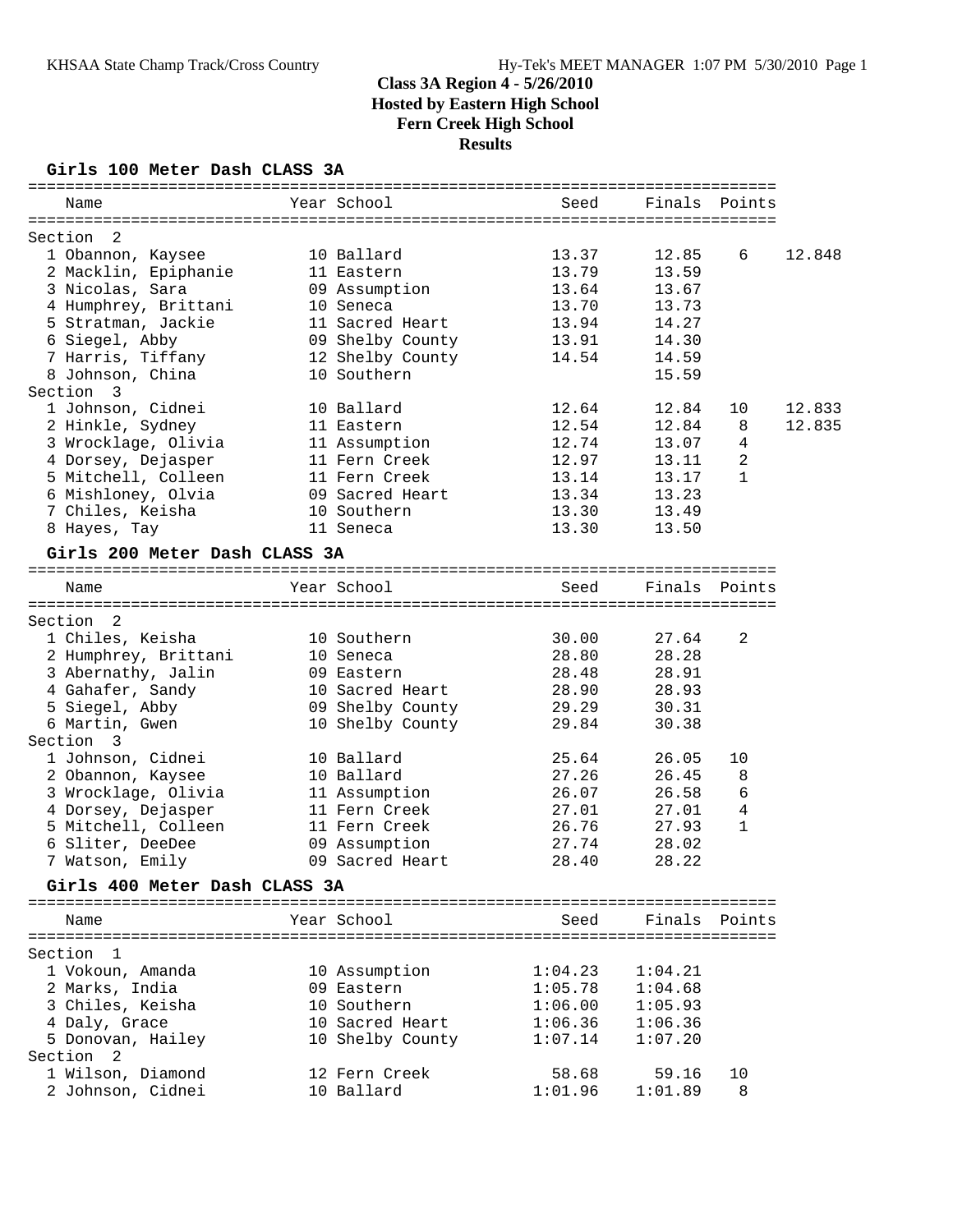| Girls 400 Meter Dash CLASS 3A |                  |         |               |                               |
|-------------------------------|------------------|---------|---------------|-------------------------------|
| 3 Jones, Taylor               | 08 Ballard       | 1:03.19 | 1:02.76       | 6                             |
| 4 Triplett, Vanessa           | 11 Sacred Heart  | 1:03.07 | 1:03.25       | 4                             |
| 5 Cardwell, Leeara            | 10 Shelby County | 1:02.44 | 1:03.77       | $\overline{2}$                |
| 6 Lohr, Elizabeth             | 10 Assumption    | 1:04.04 | 1:03.78       | $\mathbf{1}$                  |
|                               | 09 Eastern       | 1:03.44 |               |                               |
| 7 Stovall, Scarlett           |                  |         | 1:04.75       |                               |
| 8 Jarrett, Tayla              | 10 Fern Creek    | 1:02.38 | 1:05.81       |                               |
| Girls 800 Meter Run CLASS 3A  |                  |         |               |                               |
| Name                          | Year School      | Seed    | Finals Points |                               |
|                               |                  |         |               |                               |
| Section 1                     |                  |         |               |                               |
| 1 Brink, Emma                 | 11 Sacred Heart  | 2:15.00 | 2:17.74       | 10                            |
| 2 Grogan, Margaret            | 10 Oldham County | 2:22.31 | 2:21.22       | 8                             |
| 3 Schreiner, Anna             | 12 Eastern       | 2:20.69 | 2:22.03       | 6                             |
| 4 McCaslin, Caroline          | 10 Assumption    | 2:25.30 | 2:26.77       | $\overline{4}$                |
| 5 Marko, Ellen                | 11 Assumption    | 2:28.60 | 2:27.36       | 2                             |
| 6 Catron, Bernadette          | 12 Eastern       | 2:29.51 | 2:31.31       | $\mathbf{1}$                  |
| 7 Malone, Shakandace          | 11 Fern Creek    | 2:31.01 | 2:32.97       |                               |
| 8 Poupolo, Jacklyn            | 10 Sacred Heart  | 2:28.00 | 2:33.25       |                               |
| 9 Kinkle, Hannah              | 11 Ballard       | 2:44.00 | 2:40.89       |                               |
| 10 Miller, Lindsey            | 11 Shelby County | 2:50.81 | 2:44.38       |                               |
| 11 Safic, Melita              | 09 Fern Creek    | 2:44.30 | 2:53.02       |                               |
| 12 Lilly, Alicia              | 10 Ballard       | 2:46.40 | 2:53.38       |                               |
| 13 Martin, Laura              | 12 Shelby County | 2:52.82 | 2:54.32       |                               |
| 14 Mullins, Caroline          | 10 Seneca        | 2:40.00 | 2:56.24       |                               |
| 15 Bear, Stephanie            | 10 Oldham County | 3:01.24 | 2:56.76       |                               |
| 16 Parker, Lindsey            | 10 Southern      |         | 3:11.09       |                               |
| Girls 1600 Meter Run CLASS 3A |                  |         |               |                               |
|                               |                  |         |               |                               |
| Name                          | Year School      | Seed    | Finals        | Points                        |
| 1 Brink, Emma                 | 11 Sacred Heart  | 4:52.00 | 5:08.51       | 10                            |
| 2 El Rady, Ashley             | 11 Assumption    | 5:12.45 | 5:10.00       | 8                             |
| 3 Karas, Caterina             | 10 Shelby County | 5:12.67 | 5:19.29       | 6                             |
| 4 Riedling, Allison           |                  |         | 5:23.64       | 4                             |
|                               | 12 Assumption    | 5:19.67 |               |                               |
| 5 Allen, Catherine            | 11 Sacred Heart  | 5:24.00 | 5:25.31       | $\overline{c}$<br>$\mathbf 1$ |
| 6 Mayfield, Tori              | 12 Eastern       | 5:20.79 | 5:32.54       |                               |
| 7 Webb, Taylor                | 09 Shelby County | 5:42.50 | 5:47.19       |                               |
| 8 Puskarova, Jana             | 11 Fern Creek    | 5:52.00 | 5:57.79       |                               |
| 9 Bear, Chelsea               | 09 Oldham County | 5:50.64 | 6:06.45       |                               |
| 10 Butto, Uadani              | 11 Eastern       |         | 6:07.69       |                               |
| 11 Kinkle, Hannah             | 11 Ballard       | 6:14.78 | 6:07.88       |                               |
| 12 West, Danielle             | 09 Ballard       | 6:25.77 | 6:34.74       |                               |
| 13 Mullins, Caroline          | 10 Seneca        | 6:10.50 | 6:35.34       |                               |
| 14 Doom, Destinee             | 09 Fern Creek    | 6:34.01 | 6:35.95       |                               |
| 15 Mullins, Hannah            | 09 Oldham County | 6:07.04 | 6:37.58       |                               |
| 16 Parker, Lindsey            | 10 Southern      |         | 7:20.15       |                               |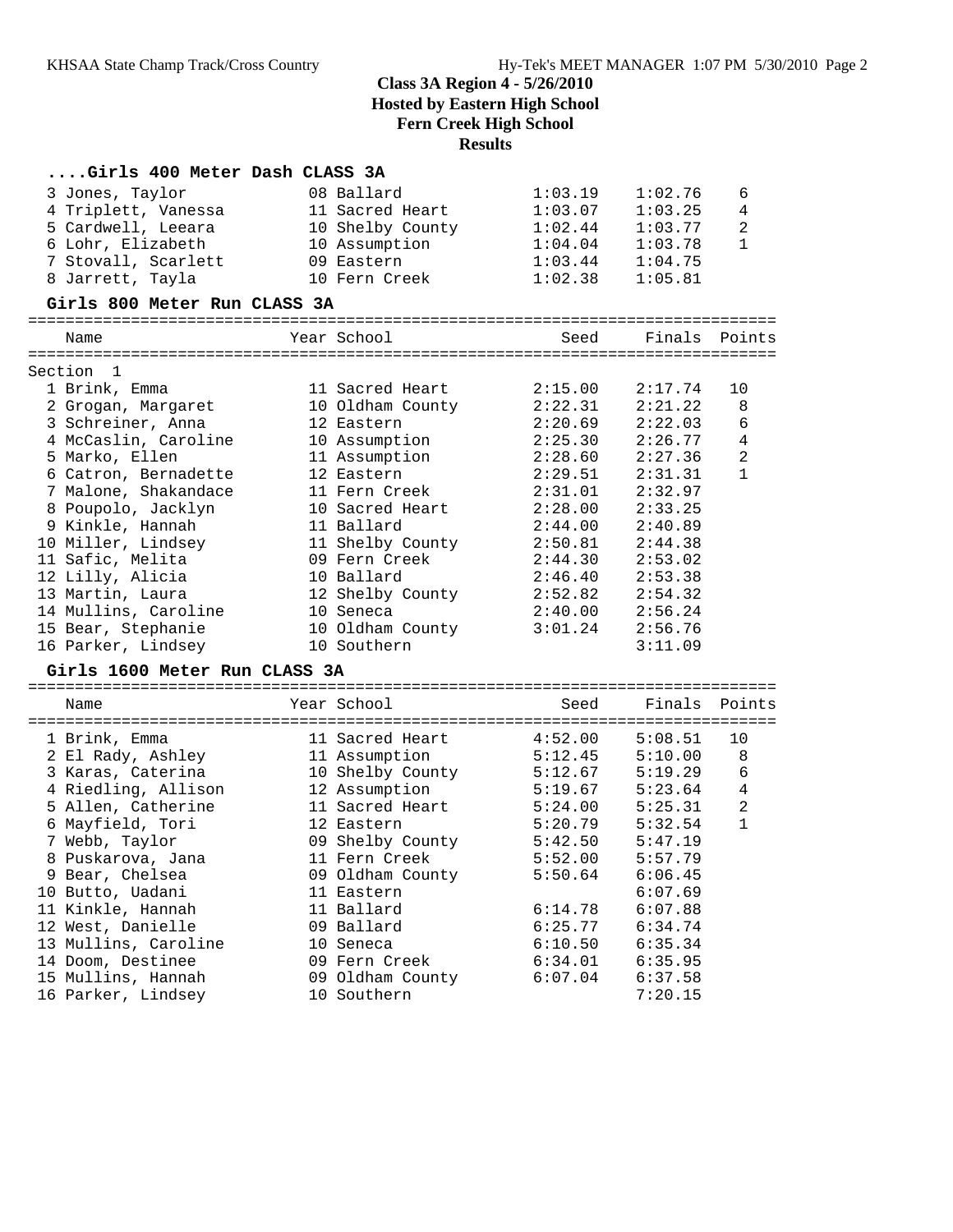#### **Girls 3200 Meter Run CLASS 3A**

| Name                             | Year School      | Seed     | Finals   | Points         |
|----------------------------------|------------------|----------|----------|----------------|
|                                  |                  |          |          |                |
| 1 Brink, Emma                    | 11 Sacred Heart  | 11:06.00 | 11:18.71 | 10             |
| 2 El Rady, Ashley                | 11 Assumption    | 11:10.53 | 11:22.03 | 8              |
| 3 Karas, Caterina                | 10 Shelby County | 11:12.80 | 11:26.22 | 6              |
| 4 Means, Julia                   | 11 Sacred Heart  | 11:28.00 | 11:30.26 | 4              |
| 5 Riedling, Allison              | 12 Assumption    | 11:30.66 | 11:31.21 | 2              |
| 6 Grogan, Claire                 | 12 Oldham County | 11:36.34 | 11:54.16 | $\mathbf{1}$   |
| 7 Mayfield, Tori                 | 12 Eastern       | 11:46.20 | 11:56.78 |                |
| 8 Webb, Taylor                   | 09 Shelby County | 12:30.63 | 12:38.71 |                |
| 9 Puskarova, Jana                | 11 Fern Creek    | 13:01.00 | 13:31.59 |                |
| 10 Goodman, Hannah               | 10 Eastern       | 13:25.29 | 13:43.94 |                |
|                                  |                  |          |          |                |
| 11 Mullins, Haley                | 09 Oldham County | 14:03.44 | 13:52.29 |                |
| 12 Blake, Sylvia                 | 09 Fern Creek    | 14:56.81 | 14:33.71 |                |
| Girls 100 Meter Hurdles CLASS 3A |                  |          |          |                |
| Name                             | Year School      | Seed     | Finals   | Points         |
|                                  |                  |          |          |                |
| 1 Nash, Alexys                   | 10 Eastern       |          | 18.41    | 2              |
| 2 Thomas, Rontrice               | 12 Ballard       | 19.24    | 19.31    |                |
| 3 Ferman, Basha                  | 09 Eastern       |          | 19.46    |                |
| 4 Karem, Victoria                | 09 Shelby County | 19.75    | 19.60    |                |
| 5 Lund, Christine                | 10 Oldham County | 19.34    | 19.81    |                |
| Section <sub>2</sub>             |                  |          |          |                |
| 1 Wilson, Diamond                | 12 Fern Creek    | 15.64    | 15.96    | 10             |
| 2 Matula, Kristin                | 09 Sacred Heart  | 17.47    | 17.31    | 8              |
| 3 Weiter, Casey                  | 10 Assumption    | 18.33    | 18.01    | 6              |
| 4 Larsen, Teresa                 | 10 Oldham County | 17.65    | 18.24    | 4              |
| 5 Cappy, Caroline                | 11 Assumption    | 18.07    | 18.44    | $\mathbf{1}$   |
| 6 Brown, Whitney                 | 09 Fern Creek    | 18.49    | 18.69    |                |
|                                  |                  |          |          |                |
| 7 Botkins, Tiller                | 10 Shelby County | 19.17    | 19.85    |                |
| -- Campbell, Lilly               | 11 Sacred Heart  | 16.90    | FS       |                |
| Girls 300 Meter Hurdles CLASS 3A |                  |          |          |                |
| Name                             | Year School      | Seed     | Finals   | Points         |
|                                  |                  |          |          |                |
| Section<br>-1                    |                  |          |          |                |
| 1 Lund, Christine                | 10 Oldham County | 51.84    | 50.54    | 1              |
| 2 Brown, Whitney                 | 09 Fern Creek    | 52.00    | 51.96    |                |
| 3 Garner, Hannah                 | 10 Shelby County | 51.75    | 52.53    |                |
| 4 Weiter, Casey                  | 10 Assumption    | 54.64    | 53.17    |                |
| 5 Botkins, Tiller                | 10 Shelby County | 54.07    | 54.43    |                |
| 6 Thomas, Rontrice               | 12 Ballard       | 52.94    | 54.76    |                |
| Section 2                        |                  |          |          |                |
| 1 Matula, Kristin                | 09 Sacred Heart  | 48.63    | 47.66    | 10             |
| 2 Wilson, Diamond                | 12 Fern Creek    | 46.38    | 48.53    | 8              |
| 3 Johnson, Ronnisha              | 09 Ballard       | 51.49    | 49.21    | 6              |
| 4 Campbell, Lilly                | 11 Sacred Heart  | 51.37    | 49.39    | $\overline{4}$ |
| 5 Biddix, Arielle                | 10 Eastern       | 50.72    |          | 2              |
|                                  |                  |          | 49.69    |                |
| 6 Larsen, Teresa                 | 10 Oldham County | 49.74    | 51.10    |                |
| 7 Cappy, Caroline                | 11 Assumption    | 51.69    | 53.94    |                |
| 8 Nash, Alexys                   | 10 Eastern       | 49.77    | 59.47    |                |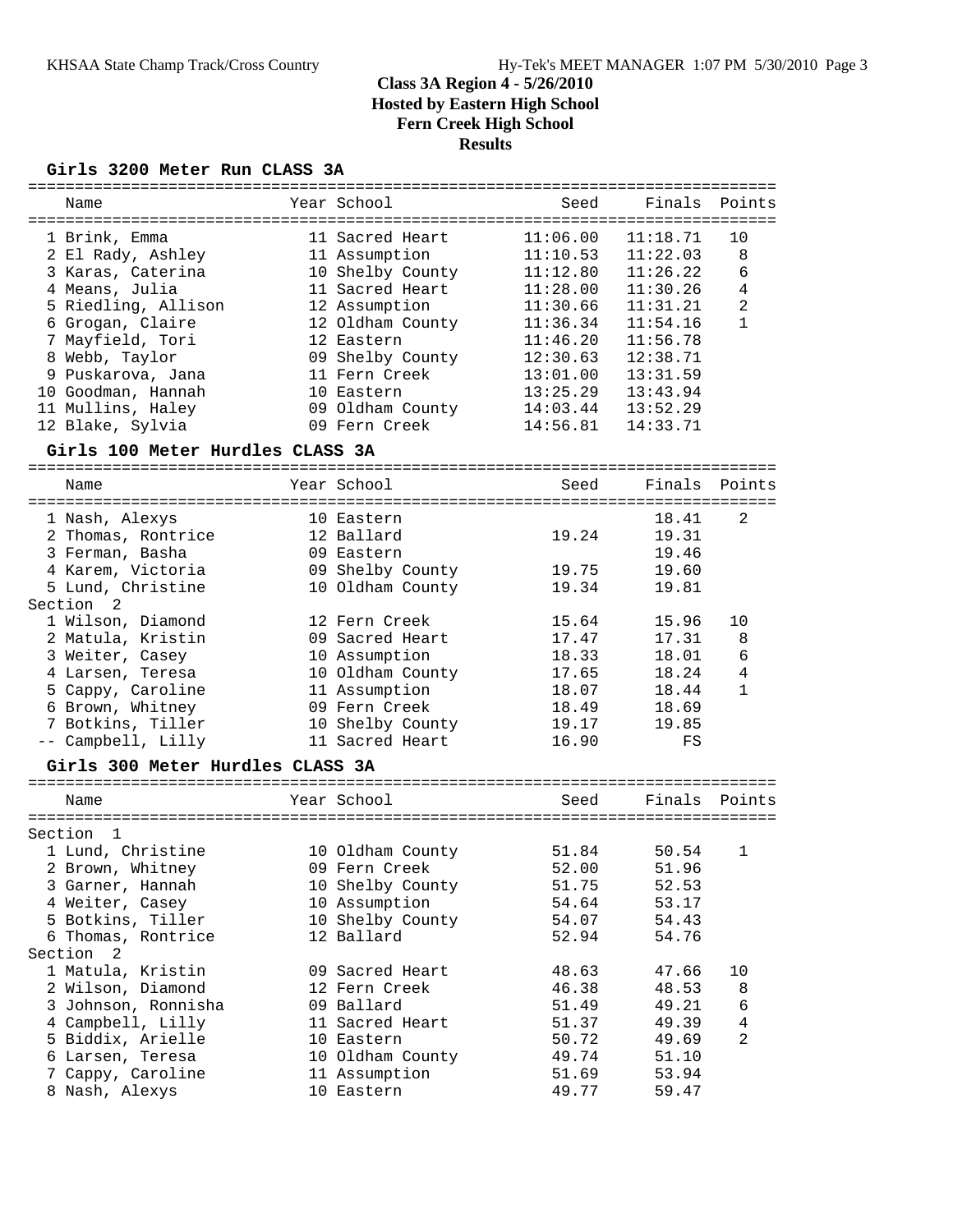#### **Girls 4x100 Meter Relay CLASS 3A**

| ===================<br>School            |    | Seed                      | Finals  | Points       |
|------------------------------------------|----|---------------------------|---------|--------------|
| Section<br>1                             |    |                           |         |              |
| 1 Fern Creek                             |    | 51.14                     | 50.13   | 10           |
| 1) Jarrett, Tayla 10                     |    | 2) Mitchell, Colleen 11   |         |              |
| 3) Brown, Whitney 09                     |    | 4) Dorsey, Dejasper 11    |         |              |
| 5) Wilson, Diamond 12                    |    | 6) Moore, Kierra 11       |         |              |
| 2 Assumption                             |    | 52.55                     | 52.24   | 8            |
| 1) Casale, Katie 10                      |    | 2) Nicolas, Sara 09       |         |              |
| 3) Wrocklage, Olivia 11                  |    | 4) Todd, Katie 11         |         |              |
| 5) Bell, Maya 10                         |    | 6) Schladand, Taylor 10   |         |              |
| 7) Sliter, DeeDee 09                     |    | 8) Orth-Becker, Brandy 09 |         |              |
| 3 Ballard                                |    | 52.34                     | 52.55   | 6            |
| 1) Zimlich, Megan 11                     |    | 2) Obannon, Kaysee 10     |         |              |
| 3) Moore, Jazmine 11                     |    | 4) Ford, Fiana 10         |         |              |
| 5) Carter, Kiana 10                      |    | 6) Bates, Cherese 12      |         |              |
| 7) Johnson, Cidnei 10                    |    | 8) Clemons, Linesha 10    |         |              |
| 4 Eastern                                |    | 52.24                     | 53.15   | 4            |
| 1) Ferman, Basha 09                      |    | 2) Bailey, Alicia 12      |         |              |
| 3) Perry, Briana 10                      |    | 4) Macklin, Epiphanie 11  |         |              |
| 5) Macklin, Alexis 09                    |    | 6) Abernathy, Jalin 09    |         |              |
| 7) Nash, Alexys 10                       |    | 8) Hinkle, Sydney 11      |         |              |
| 5 Oldham County                          |    | 53.04                     | 53.57   | 2            |
| 1) St. Clair, Shawna 10                  |    | 2) Tisdale, Kelly 12      |         |              |
| 3) Orwick, Amelia 12                     |    | 4) Grogan, Margaret 10    |         |              |
| 5) Veech, Alli 10                        |    | 6) Manning, Amanda 10     |         |              |
| 7) Larsen, Teresa 10                     |    | 8) Rowling, Kristen 09    |         |              |
| 6 Seneca                                 |    | 55.20                     | 54.68   | $\mathbf{1}$ |
| 1) Hayes, Tay 11                         |    | 2) Humphrey, Brittani 10  |         |              |
| 3) Williams, Anastasia 11                |    | 4) Parker, Cierra 12      |         |              |
| 5) Namonywa, Brarian 11                  | 6) | 55.88                     | 55.45   |              |
| 7 Shelby County<br>1) Botkins, Tiller 10 |    | 2) Martin, Gwen 10        |         |              |
| 3) Siegel, Abby 09                       |    | 4) Harris, Tiffany 12     |         |              |
| 5) Stewart, Jalyn 11                     |    | 6) Karem, Victoria 09     |         |              |
|                                          |    |                           |         |              |
| Girls 4x200 Meter Relay CLASS 3A         |    |                           |         |              |
| School                                   |    | Seed                      | Finals  | Points       |
|                                          |    |                           |         |              |
| 1 Assumption                             |    | 1:50.58                   | 1:49.80 | 10           |
| 1) Sliter, DeeDee 09                     |    | 2) Casale, Katie 10       |         |              |
| 3) Lohr, Elizabeth 10                    |    | 4) Wrocklage, Olivia 11   |         |              |
| 5) Nicolas, Sara 09                      |    | 6) Orth-Becker, Brandy 09 |         |              |
| 7) Bell, Maya 10                         | 8) |                           |         |              |
| 2 Sacred Heart                           |    | 1:52.26                   | 1:50.74 | 8            |
| 1) Watson, Emily 09                      |    | 2) Gates, Julie 09        |         |              |
| 3) Matula, Kristin 09                    |    | 4) Mishloney, Olvia 09    |         |              |
| 5) Stratman, Jackie 11                   |    | 6) Smith, Jazmin 10       |         |              |
| 7) Gahafer, Sandy 10                     |    | 8) Campbell, Lilly 11     |         |              |
| 3 Shelby County                          |    | 1:52.40                   | 1:51.63 | 6            |
| 1) Cardwell, Leeara 10                   |    | 2) Donovan, Hailey 10     |         |              |
| 3) Garner, Hannah 10                     |    | 4) Stewart, Jalyn 11      |         |              |
| 5) Siegel, Abby 09                       |    | 6) Botkins, Tiller 10     |         |              |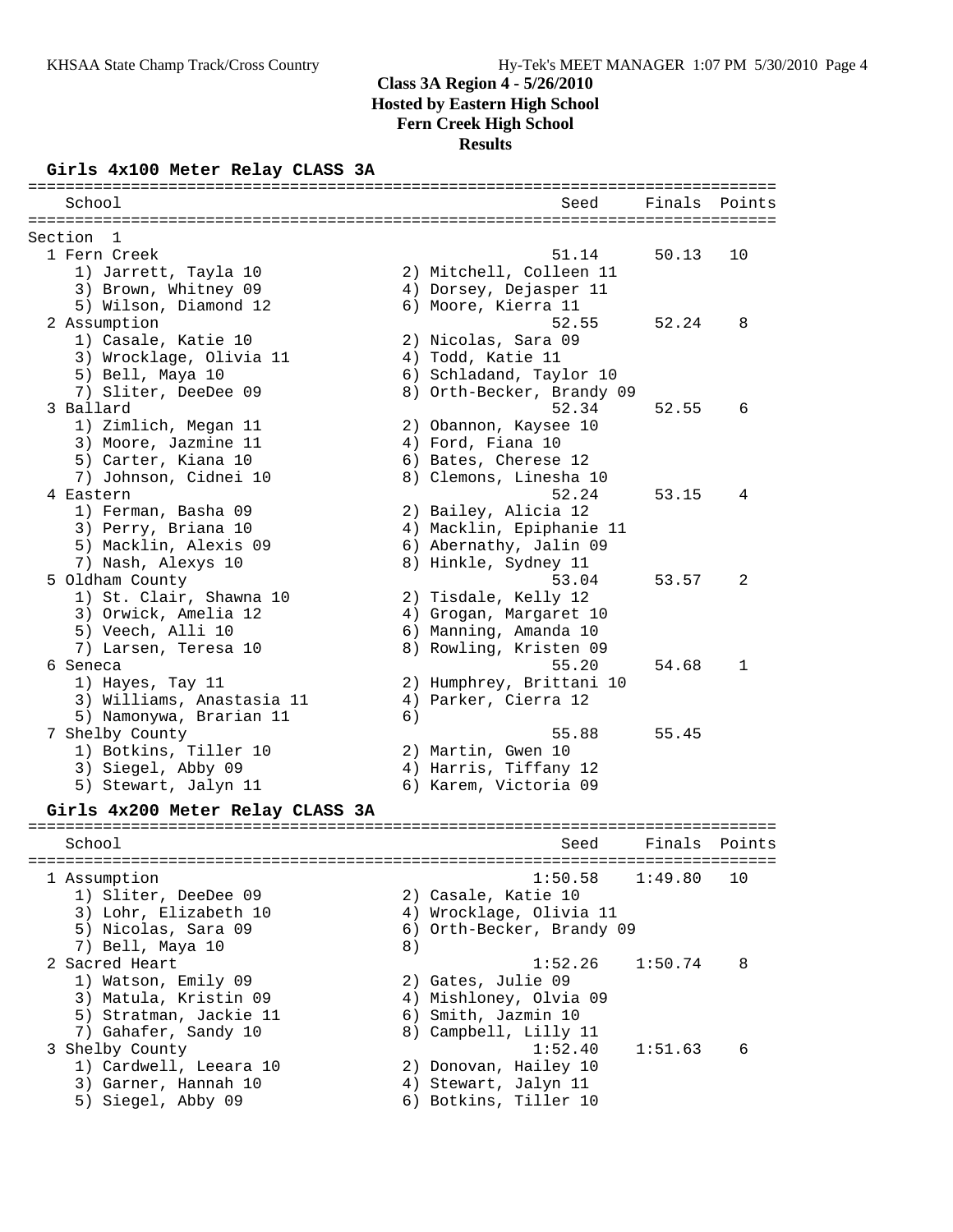#### **....Girls 4x200 Meter Relay CLASS 3A**

| 7) Harris, Tiffany 12    | 8) |                        |                     |                      |  |  |
|--------------------------|----|------------------------|---------------------|----------------------|--|--|
| 4 Oldham County          |    |                        | $1:51.94$ $1:52.50$ | 4                    |  |  |
| 1) St. Clair, Shawna 10  |    | 2) Tisdale, Kelly 12   |                     |                      |  |  |
| 3) Orwick, Amelia 12     |    | 4) Larsen, Teresa 10   |                     |                      |  |  |
| 5) Veech, Alli 10        |    | 6) Theiss, Madison 11  |                     |                      |  |  |
| 7) Lund, Christine 10    |    | 8) Grogan, Margaret 10 |                     |                      |  |  |
| -- Ballard               |    | 1:46.47                | DO                  | out of zone 3rd exch |  |  |
| 1) Johnson, Cidnei 10    |    | 2) Clay, Hillary 12    |                     |                      |  |  |
| 3) Jones, Taylor 08      |    | 4) Obannon, Kaysee 10  |                     |                      |  |  |
| 5) Johnson, Ronnisha 09  |    | 6) Zimlich, Megan 11   |                     |                      |  |  |
| 7) Ford, Fiana 10        |    | 8) Carter, Kiana 10    |                     |                      |  |  |
| -- Eastern               |    | 1:51.90                | DO                  | out of zone 1st exch |  |  |
| 1) Stovall, Scarlett 09  |    | 2) Ferman, Basha 09    |                     |                      |  |  |
| 3) Perry, Briana 10      |    | 4) Abernathy, Jalin 09 |                     |                      |  |  |
| 5) Macklin, Epiphanie 11 |    | 6) Nash, Alexys 10     |                     |                      |  |  |
| 7) Macklin, Alexis 09    | 8) | Hinkle, Sydney 11 ا    |                     |                      |  |  |
|                          |    |                        |                     |                      |  |  |

#### **Girls 4x400 Meter Relay CLASS 3A**

================================================================================ School Seed Finals Points ================================================================================ 1 Fern Creek 4:05.63 4:08.31 10 1) Mitchell, Colleen 11 2) Dorsey, Dejasper 11 3) Jarrett, Tayla 10 4) Wilson, Diamond 12 5) Malone, Shakandace 11 6) Brown, Whitney 09 2 Oldham County 4:14.38 4:08.48 8 1) Grogan, Margaret 10 2) Orwick, Amelia 12 3) Tisdale, Kelly 12 4) St. Clair, Shawna 10 5) Larsen, Teresa 10 6) Lund, Christine 10 7) Theiss, Madison 11 8) Rowling, Kristen 09 3 Eastern 4:15.06 4:13.59 6 1) Biddix, Arielle 10 2) Catron, Bernadette 12 3) Schreiner, Anna 12 4) Stovall, Scarlett 09 5) Nash, Alexys 10 (6) Butto, Uadani 11 7) Hinkle, Sydney 11 and 8) Marks, India 09 4 Assumption 4:18.66 4:14.96 4 1) Marko, Ellen 11 2) Vokoun, Amanda 10 3) Lohr, Elizabeth 10 4) McCaslin, Caroline 10 5) Wrocklage, Olivia 11 6) Reibel, Olivia 10 7) Orth-Becker, Brandy 09 8) Smith, Mary-Kate 10 5 Sacred Heart 4:18.09 4:19.08 2 1) Gates, Julie 09 2) Triplett, Vanessa 11 3) Moehle, Monica 10 4) Matula, Kristin 09 5) Daly, Grace 10 6) Brink, Emma 11 7) Watson, Emily 09 8) Poupolo, Jacklyn 10 6 Ballard 4:24.00 4:22.85 1 1) Davies, Diamond 12 2) Clay, Hillary 12 3) Jones, Taylor 08 4) Johnson, Ronnisha 09 5) Johnson, Cidnei 10 6) Kinkle, Hannah 11 7) Lilly, Alicia 10 8) Bates, Cherese 12 7 Shelby County 4:20.80 4:22.89 1) Cardwell, Leeara 10 2) Donovan, Hailey 10 3) Garner, Hannah 10  $\hskip1cm \hskip1cm 4$ ) Stewart, Jalyn 11 5) Karas, Caterina 10 6) Webb, Taylor 09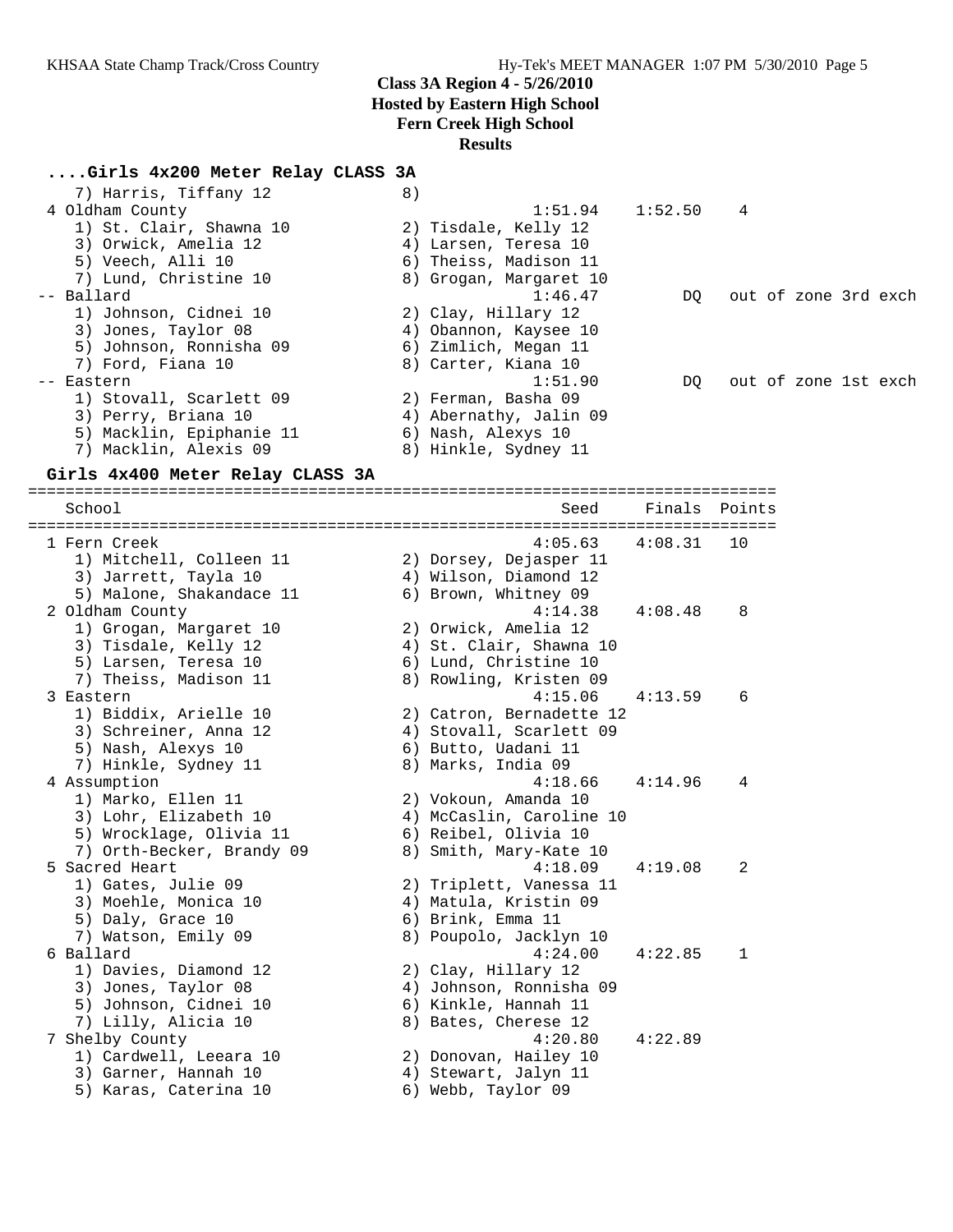| Girls 4x400 Meter Relay CLASS 3A<br>7) Botkins, Tiller 10 |    | 8) Harris, Tiffany 12                      |          |              |
|-----------------------------------------------------------|----|--------------------------------------------|----------|--------------|
| Girls 4x800 Meter Relay CLASS 3A                          |    |                                            |          |              |
| School                                                    |    | Seed                                       | Finals   | Points       |
| 1 Eastern                                                 |    | 10:01.21                                   | 9:53.92  | 10           |
| 1) Catron, Bernadette 12                                  |    | 2) Butto, Uadani 11                        |          |              |
| 3) Schreiner, Anna 12<br>5) Biddix, Arielle 10            |    | 4) Mayfield, Tori 12<br>6) Miller, Erin 10 |          |              |
| 7) Goodman, Hannah 10                                     |    | 8) Stovall, Scarlett 09                    |          |              |
| 2 Assumption                                              |    | 10:02.14                                   | 9:54.80  | 8            |
| 1) Riedling, Allison 12                                   |    | 2) El Rady, Ashley 11                      |          |              |
| 3) Smith, Mary-Kate 10                                    |    | 4) McCaslin, Caroline 10                   |          |              |
| 5) Marko, Ellen 11                                        |    | 6) Strothman, Melanie 10                   |          |              |
| 7) Silverstein, Nichole 09                                |    | 8) Davis, Sara 12                          |          |              |
| 3 Shelby County                                           |    | 10:24.70                                   | 10:16.38 | 6            |
| 1) Anderson, Alyssa 12                                    |    | 2) Karas, Caterina 10                      |          |              |
| 3) Webb, Taylor 09                                        |    | 4) Martin, Laura 12                        |          |              |
| 5) Miller, Lindsey 11                                     |    | 6) Hobbs, Leslie 09                        |          |              |
| 4 Sacred Heart<br>1) Calhoun, Emily 10                    |    | 10:24.00                                   | 10:26.15 | 4            |
| 3) Poupolo, Jacklyn 10                                    |    | 2) Daly, Grace 10<br>4) Smith, Sarah 10    |          |              |
| 5) Rademaker, Katie 09                                    |    | 6) Harrison, Leah 09                       |          |              |
| 7) Kosse, Catherine 10                                    |    | 8) Walker, Cait 10                         |          |              |
| 5 Ballard                                                 |    | 10:56.54                                   | 10:44.18 | 2            |
| 1) Lilly, Alicia 10                                       |    | 2) Jones, Taylor 08                        |          |              |
| 3) Kinkle, Hannah 11                                      |    | 4) Hackbarth, Victoria 11                  |          |              |
| 5) West, Danielle 09                                      |    | 6) Bates, Cherese 12                       |          |              |
| 7) Davies, Diamond 12                                     | 8) |                                            |          |              |
| 6 Fern Creek                                              |    | 11:06.00                                   | 10:49.55 | $\mathbf{1}$ |
| 1) Malone, Shakandace 11                                  |    | 2) Puskarova, Jana 11                      |          |              |
| 3) Safic, Melita 09                                       |    | 4) Doom, Destinee 09                       |          |              |
| 5) Blake, Sylvia 09                                       |    | 6) Hill-Hewitt, Bonnie 12<br>10:51.44      | 12:25.97 |              |
| 7 Oldham County<br>1) Mullins, Hannah 09                  |    | 2) Mullins, Haley 09                       |          |              |
| 3) Bear, Stephanie 10                                     |    | 4) Bear, Chelsea 09                        |          |              |
| 5) Riopell, Elizabeth 09                                  |    | 6) Grogan, Margaret 10                     |          |              |
| 7) Grogan, Claire 12                                      |    | 8) Orwick, Amelia 12                       |          |              |
|                                                           |    |                                            |          |              |

# **Boys 100 Meter Dash CLASS 3A**

| Name                                                                                                                     | Year School                                                                             | Seed                    | Finals Points                                      |              |
|--------------------------------------------------------------------------------------------------------------------------|-----------------------------------------------------------------------------------------|-------------------------|----------------------------------------------------|--------------|
| 1 Lewis, Christian<br>2 Greene, Nick<br>3 Ford, Brandon<br>4 Lipscomb, Cha Kale<br>5 Webster, KJ<br>6 Miller, LaTerrance | 11 Ballard<br>12 Seneca<br>10 Shelby County<br>11 Ballard<br>10 Southern<br>09 Waqqener | 11.90<br>11.62<br>12.50 | 11.59<br>11.65<br>11.79<br>12.01<br>12.16<br>12.35 | 2            |
| Section 2<br>1 Ouick, James<br>2 Moore, Jerrell<br>3 Thomas, Edwin                                                       | 09 Trinity<br>12 Fern Creek<br>12 Shelby County                                         | 10.86<br>10.66<br>11.01 | 10.91<br>11.09<br>11.32                            | 10<br>8<br>6 |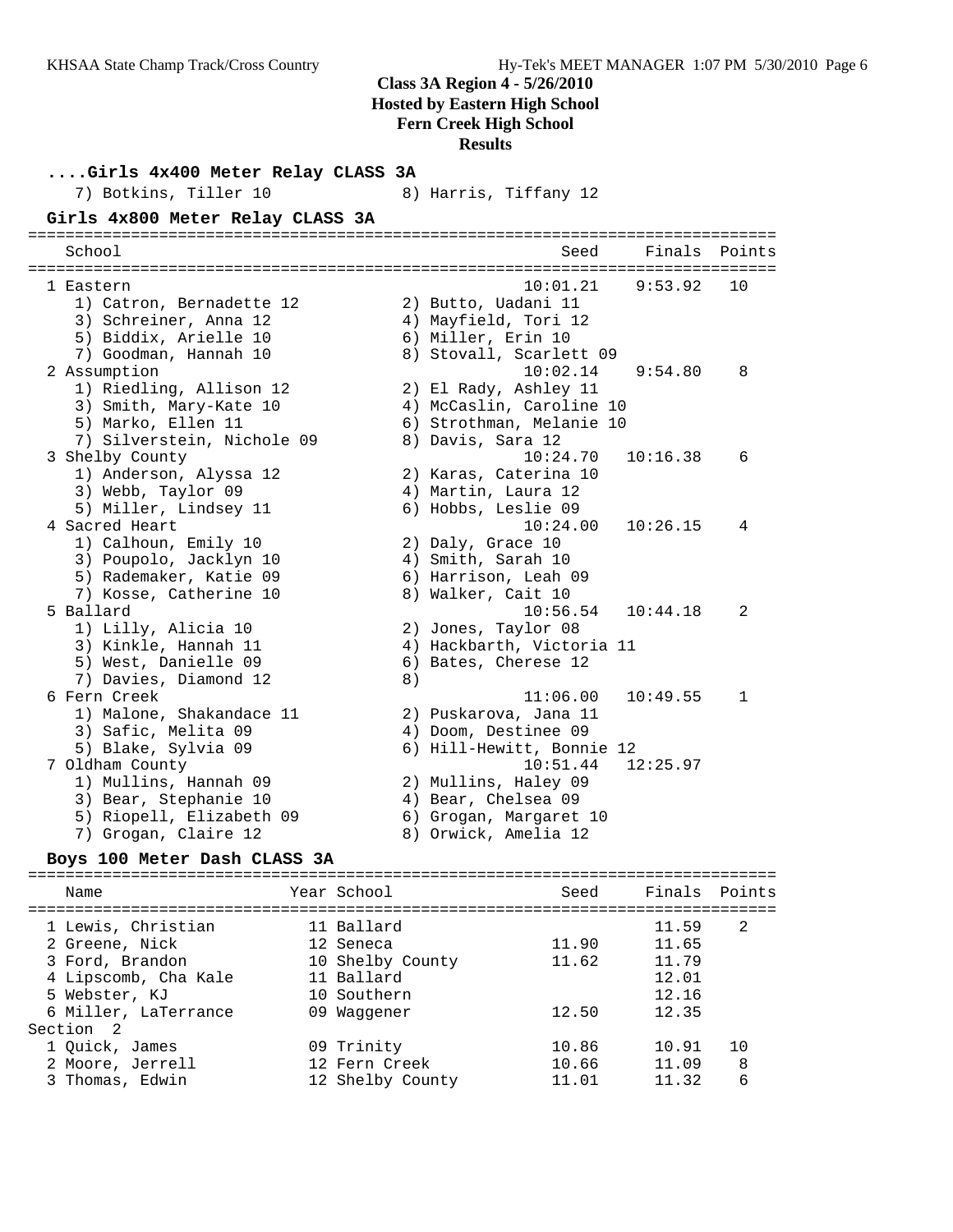| Boys 100 Meter Dash CLASS 3A |                  |         |               |                |
|------------------------------|------------------|---------|---------------|----------------|
| 4 Jarrett, Taj               | 12 Fern Creek    | 11.04   | 11.35         | 4              |
| 5 McConnell, Matt            | 12 Trinity       | 11.36   | 11.64         | $\mathbf{1}$   |
| 6 Johnson, Jaylen            | 09 Eastern       | 11.44   | 11.68         |                |
| 7 Wright, Vincent            | 11 Waggener      | 11.60   | 11.78         |                |
| 8 Trowell, Donovan           | 12 Eastern       | 11.54   | 11.83         |                |
| Boys 200 Meter Dash CLASS 3A |                  |         |               |                |
|                              | Year School      |         | Finals        |                |
| Name                         |                  | Seed    |               | Points         |
| 1 Baker, Ronnie              | 10 Ballard       | 23.25   | 22.80         | 8              |
| 2 Jackson, Delqwuan          | 11 Waggener      | 23.40   | 23.67         | 1              |
| 3 Harmon, Kyle               | 10 Oldham County | 24.04   | 24.00         |                |
| 4 Johnson, Jaylen            | 09 Eastern       | 23.65   | 24.58         |                |
| 5 Webster, KJ                | 10 Southern      |         | 25.38         |                |
| 6 Reed, Chaves               | 10 Waggener      | 24.37   | 26.10         |                |
| Section 3                    |                  |         |               |                |
| 1 Quick, James               | 09 Trinity       | 22.10   | 22.24         | 10             |
| 2 Thomas-Randle, Derayvon    | 10 Eastern       | 22.79   | 22.91         | 6              |
| 3 Harrington, James          | 12 Fern Creek    | 22.64   | 23.10         | 4              |
| 4 McConnell, Matt            | 12 Trinity       | 23.18   | 23.16         | 2              |
| 5 Jones, Joshua              | 10 Ballard       | 22.80   | 23.73         |                |
| Boys 400 Meter Dash CLASS 3A |                  |         |               |                |
| Name                         | Year School      | Seed    | Finals        | Points         |
|                              |                  |         |               |                |
| Section 2                    |                  |         |               |                |
| 1 Conrad, Phillip            | 11 Seneca        | 57.40   | 56.39         |                |
| 2 Wang, Louie                | 10 Waggener      | 56.40   | 57.11         |                |
| 3 McGovern, William          | 11 Seneca        | 55.80   | 58.10         |                |
| 4 Receeveur, Luke            | 10 Trinity       | 58.00   | 58.42         |                |
| 5 Ayres, Jeb                 | 11 Oldham County | 56.44   | 58.77         |                |
| 6 Houston, Tommy             | 11 Ballard       |         | 59.00 1:03.15 |                |
| 7 Ornelas, Andrew            | 09 Oldham County | 1:07.04 | 1:06.45       |                |
| Section 3                    |                  |         |               |                |
| 1 Jones, Joshua              | 10 Ballard       | 50.08   | 50.12         | 10             |
| 2 Thomas-Randle, Derayvon    | 10 Eastern       | 49.74   | 50.47         | 8              |
| 3 Bryant, Zach               | 10 Fern Creek    | 52.65   | 52.39         | 6              |
| 4 Phillips, Tyler            | 11 Shelby County | 52.03   | 52.65         | $\overline{4}$ |
| 5 Ford, Brandon              | 10 Shelby County | 53.47   | 53.81         | $\sqrt{2}$     |
| 6 Yates, Justin              | 12 Southern      | 54.00   | 54.26         | 1              |
| 7 Davies, Iyadeh             | 11 Eastern       | 54.84   | 54.57         |                |
| 8 Shaw, Joseph               | 10 Trinity       | 55.24   | 55.90         |                |
| Boys 800 Meter Run CLASS 3A  |                  |         |               |                |
| Name                         | Year School      | Seed    | Finals        | Points         |
|                              |                  |         |               |                |
| Section<br>1                 |                  |         |               |                |
| 1 Eden, Stacey               | 12 Shelby County | 2:00.96 | 2:02.74       | 10             |
| 2 Lorah, Austin              | 11 Eastern       | 2:01.95 | 2:03.47       | 8              |
| 3 Raidt, Dillon              | 12 Trinity       | 2:02.59 | 2:05.33       | 6              |
| 4 Bryant, Zach               | 10 Fern Creek    | 2:01.00 | 2:06.10       | 4              |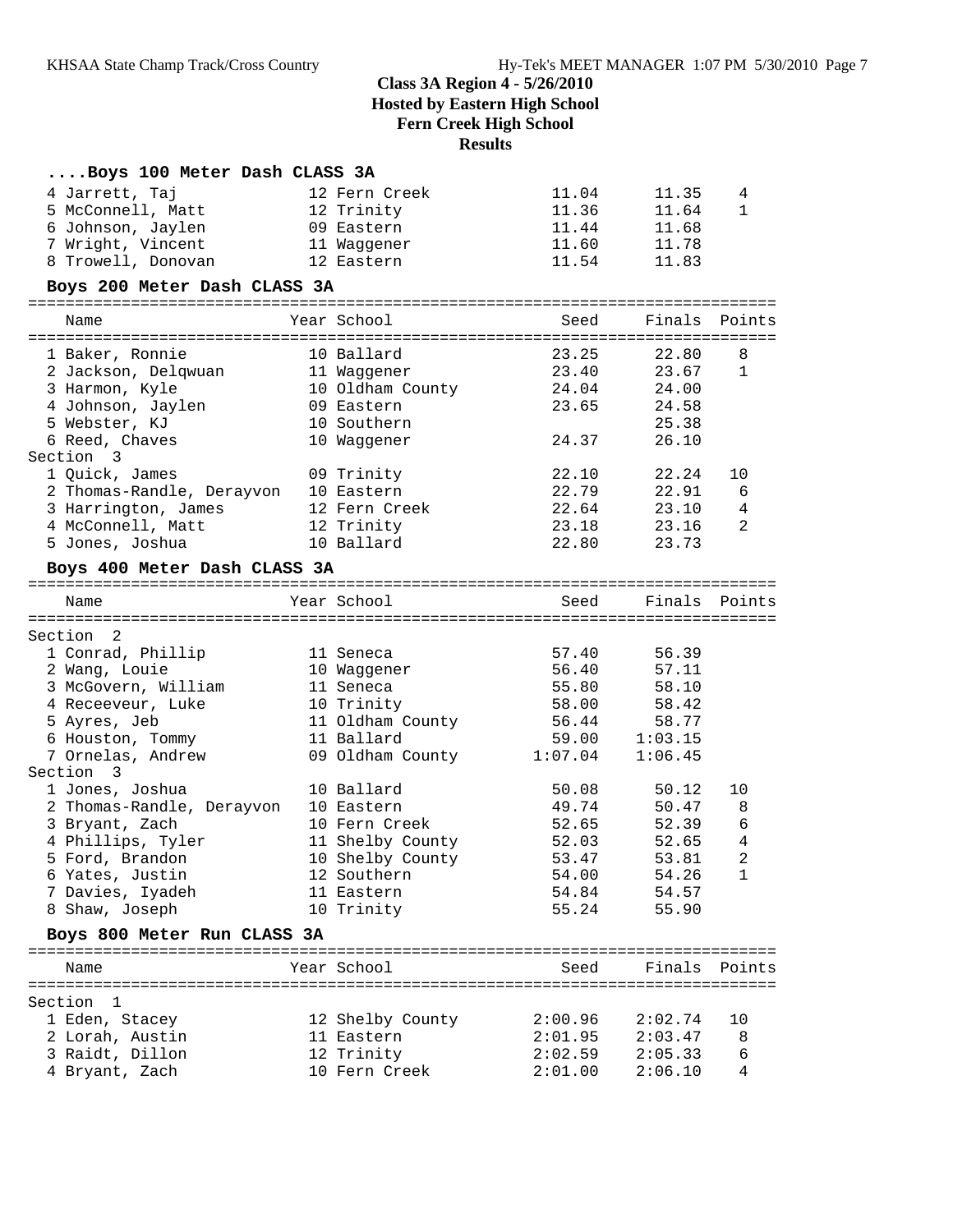# **....Boys 800 Meter Run CLASS 3A**

| 5 Smith, Thomas<br>6 Turi, Ben<br>7 Jemane, Yared<br>8 Micciche, Ross<br>9 Lawson, Matthew<br>10 Hall, Braxton<br>11 Newcomer, Robbie<br>12 Ivory, LaRonte<br>13 Hamilton, Patrick<br>14 Case, Mike<br>Boys 1600 Meter Run CLASS 3A                                                                                                | 10 Shelby County<br>11 Eastern<br>10 Waggener<br>11 Trinity<br>11 Oldham County<br>10 Oldham County<br>09 Ballard<br>10 Ballard<br>10 Southern<br>10 Southern                                                                             | 2:10.60<br>2:07.13<br>2:06.00<br>2:07.70<br>2:06.74<br>2:11.64<br>2:15.00<br>2:15.00                                                        | 2:07.94<br>2:08.63<br>2:09.86<br>2:10.57<br>2:12.00<br>2:15.86<br>2:24.59<br>2:24.67<br>2:37.25<br>2:43.28                                                        | 2<br>$\mathbf{1}$                                                |
|------------------------------------------------------------------------------------------------------------------------------------------------------------------------------------------------------------------------------------------------------------------------------------------------------------------------------------|-------------------------------------------------------------------------------------------------------------------------------------------------------------------------------------------------------------------------------------------|---------------------------------------------------------------------------------------------------------------------------------------------|-------------------------------------------------------------------------------------------------------------------------------------------------------------------|------------------------------------------------------------------|
| Name                                                                                                                                                                                                                                                                                                                               | Year School                                                                                                                                                                                                                               | Seed                                                                                                                                        | Finals                                                                                                                                                            | Points                                                           |
| 1 Eden, Stacey<br>2 Weishaar, Luke<br>3 Tallarico, Nick<br>4 Medley, Colin<br>5 Thompson, Will<br>6 Howard, Austin<br>7 Heslin, Cory<br>8 Lewis, Andrew<br>9 Applegate, Peyton<br>10 Crutcher, Ryan<br>11 Ivory, LaRonte<br>12 Fischer, Joel<br>13 Cherry, Sam<br>14 Scott, David<br>15 Case, Mike<br>Boys 3200 Meter Run CLASS 3A | 12 Shelby County<br>10 Oldham County<br>12 Trinity<br>11 Trinity<br>12 Shelby County<br>11 Fern Creek<br>09 Eastern<br>11 Ballard<br>12 Eastern<br>10 Southern<br>10 Ballard<br>10 Oldham County<br>11 Seneca<br>11 Seneca<br>10 Southern | 4:25.30<br>4:33.04<br>4:42.48<br>4:43.82<br>4:46.70<br>5:04.48<br>4:48.40<br>5:05.00<br>4:55.10<br>5:15.00<br>5:13.44<br>5:20.00<br>5:35.00 | 4:36.30<br>4:39.71<br>4:42.89<br>4:46.38<br>4:46.81<br>4:55.12<br>4:55.46<br>4:56.59<br>5:03.61<br>5:19.10<br>5:23.25<br>5:35.45<br>5:38.14<br>5:38.96<br>5:40.85 | 10<br>8<br>6<br>$\overline{4}$<br>$\overline{a}$<br>$\mathbf{1}$ |
| Name                                                                                                                                                                                                                                                                                                                               | Year School                                                                                                                                                                                                                               | Seed                                                                                                                                        | Finals                                                                                                                                                            | Points                                                           |
| 1 Wildeman, Jacob                                                                                                                                                                                                                                                                                                                  | 11 Trinity                                                                                                                                                                                                                                | 9:39.80                                                                                                                                     | 9:50.26                                                                                                                                                           | 10                                                               |
| 2 Eden, Stacey                                                                                                                                                                                                                                                                                                                     | 12 Shelby County                                                                                                                                                                                                                          |                                                                                                                                             | $9:20.85$ $9:54.50$                                                                                                                                               | 8                                                                |
| 3 Zachary, Austin                                                                                                                                                                                                                                                                                                                  | 10 Eastern                                                                                                                                                                                                                                | 10:09.50                                                                                                                                    | 10:00.84                                                                                                                                                          | 6                                                                |
| 4 Stewart, Zack                                                                                                                                                                                                                                                                                                                    | 12 Trinity                                                                                                                                                                                                                                | 9:52.40                                                                                                                                     | 10:06.29                                                                                                                                                          | $\overline{4}$                                                   |
| 5 Thompson, Will                                                                                                                                                                                                                                                                                                                   | 12 Shelby County                                                                                                                                                                                                                          | 10:07.60                                                                                                                                    | 10:08.98                                                                                                                                                          | $\overline{a}$                                                   |
| 6 Weishaar, Luke                                                                                                                                                                                                                                                                                                                   | 10 Oldham County                                                                                                                                                                                                                          | 10:12.04                                                                                                                                    | 10:10.03                                                                                                                                                          | $\mathbf{1}$                                                     |
| 7 Thoele, Danny                                                                                                                                                                                                                                                                                                                    | 10 Eastern                                                                                                                                                                                                                                | 10:33.60                                                                                                                                    | 10:38.15                                                                                                                                                          |                                                                  |
| 8 Howard, Austin                                                                                                                                                                                                                                                                                                                   | 11 Fern Creek                                                                                                                                                                                                                             | 11:00.00                                                                                                                                    | 10:51.84                                                                                                                                                          |                                                                  |
| 9 Kabbes, Matt<br>Boys 110 Meter Hurdles CLASS 3A                                                                                                                                                                                                                                                                                  | 10 Oldham County                                                                                                                                                                                                                          | 11:21.94                                                                                                                                    | 11:28.67                                                                                                                                                          |                                                                  |
|                                                                                                                                                                                                                                                                                                                                    |                                                                                                                                                                                                                                           |                                                                                                                                             |                                                                                                                                                                   |                                                                  |
| Name                                                                                                                                                                                                                                                                                                                               | Year School                                                                                                                                                                                                                               | Seed                                                                                                                                        | Finals                                                                                                                                                            | Points                                                           |
| 1 Knoop, Blaine<br>2 Jones, Robert<br>Section 2                                                                                                                                                                                                                                                                                    | 09 Eastern<br>10 Eastern                                                                                                                                                                                                                  | 19.54<br>21.06                                                                                                                              | 18.46<br>19.69                                                                                                                                                    | 2                                                                |
| 1 Nwasu, Dan                                                                                                                                                                                                                                                                                                                       | 11 Seneca                                                                                                                                                                                                                                 | 15.70                                                                                                                                       | 15.84                                                                                                                                                             | 10                                                               |
| 2 Thompson, Alex                                                                                                                                                                                                                                                                                                                   | 12 Fern Creek                                                                                                                                                                                                                             | 16.06                                                                                                                                       | 15.94                                                                                                                                                             | 8                                                                |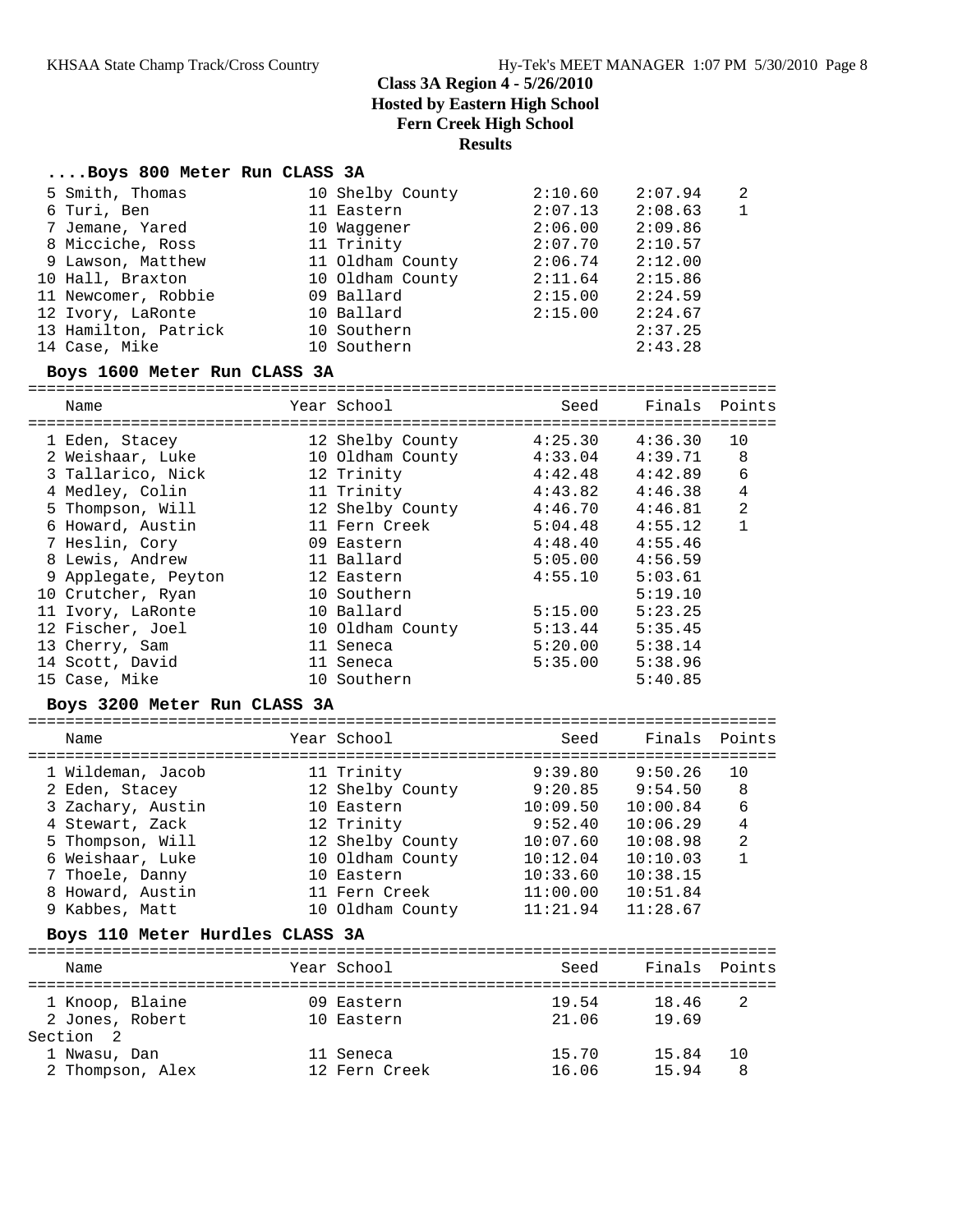| Boys 110 Meter Hurdles CLASS 3A                   |                    |                          |        |        |
|---------------------------------------------------|--------------------|--------------------------|--------|--------|
| 3 Waugh, Kyle                                     | 11 Oldham County   | 16.04                    | 16.34  | 6      |
| 4 Scalf, Jason                                    | 10 Oldham County   | 18.34                    | 17.89  | 4      |
| 5 Stich, John                                     | 10 Trinity         | 17.95                    | 18.76  | 1      |
| 6 Duncan, Donte                                   | 11 Ballard         | 18.50                    | 22.30  |        |
| -- Berry, Michael                                 | 09 Shelby County   | 17.02                    | FS     |        |
| -- Strudwick, Thaiyle                             | 12 Waqqener        | 15.64                    | FS     |        |
| Boys 300 Meter Hurdles CLASS 3A                   |                    |                          |        |        |
| Name                                              | Year School        | Seed                     | Finals | Points |
|                                                   |                    |                          |        |        |
| Section 1<br>1 Knoop, Blaine                      | 09 Eastern         | 44.59                    | 44.32  | 1      |
| 2 Strudwick, Thaiyle                              | 12 Waggener        | 44.60                    | 44.98  |        |
| 3 Jones, Robert                                   | 10 Eastern         | 45.44                    | 47.50  |        |
| Section 2                                         |                    |                          |        |        |
| 1 Thompson, Alex                                  | 12 Fern Creek      | 40.99                    | 40.54  | 10     |
| 2 Wright, Sean                                    | 12 Waqqener        | 42.20                    | 40.68  | 8      |
| 3 Waugh, Kyle                                     | 11 Oldham County   | 42.14                    | 42.35  | 6      |
| 4 Shipley, Zach                                   | 09 Shelby County   | 41.84                    | 42.53  | 4      |
| 5 Duncan, Donte                                   | 11 Ballard         | 44.14                    | 43.21  | 2      |
| 6 Berry, Michael                                  | 09 Shelby County   | 44.04                    | 44.59  |        |
| 7 Stich, John                                     | 10 Trinity         | 44.36                    | 44.89  |        |
| 8 Nwasu, Dan                                      | 11 Seneca          | 43.20                    | 45.09  |        |
| Boys 4x100 Meter Relay CLASS 3A                   |                    |                          |        |        |
|                                                   |                    |                          |        |        |
| School                                            |                    | Seed                     | Finals | Points |
| 1 Trinity                                         |                    | 44.01                    | 43.62  | 10     |
| 1) Arena, Michael 10                              |                    | 2) McConnell, Matt 12    |        |        |
| 3) Quick, James 09                                | 4) Wheat, Chris 11 |                          |        |        |
| 5) Page, Demarcus 09                              | 6) Demus, Galen 11 |                          |        |        |
| 7) Stich, John 10                                 |                    | 8) Raidt, Dillon 12      |        |        |
| 2 Fern Creek                                      |                    | 43.62                    | 43.97  | 8      |
| 1) Jarrett, Taj 12                                |                    | 2) Harrington, James 12  |        |        |
| 3) Thompson, Alex 12                              |                    | 4) Moore, Jerrell 12     |        |        |
| 5) Terry, Victor 11                               |                    | 6) Jordan, Jeffrey 11    |        |        |
| 7) Reid, Billy 10                                 |                    | 8) Terry, LaPhontae 12   |        |        |
| 3 Ballard                                         |                    | 43.03                    | 44.06  | 6      |
| 1) Baker, Ronnie 10                               | 2) Byrd, Chris 12  |                          |        |        |
| 3) Camp, Andre 11                                 |                    | 4) Hardin, Forisse 11    |        |        |
| 5) Lewis, Christian 11                            |                    | 6) Lipscomb, Cha Kale 11 |        |        |
| 7) Duncan, Donte 11                               |                    | 8) Jones, Joshua 10      |        |        |
| 4 Shelby County                                   |                    | 44.12                    | 44.76  | 4      |
| 1) Cottrell, Quinten 11                           | 2) Elzy, Tavis 11  |                          |        |        |
| 3) Swan, Bryant 11                                |                    | 4) Thomas, Edwin 12      |        |        |
| 5) Ford, Brandon 10                               |                    | 6) Shipley, Zach 09      |        |        |
| 7) Phillips, Tyler 11                             |                    | 8) Berry, Michael 09     |        |        |
| 5 Waqqener                                        |                    | 44.30                    | 44.87  | 2      |
| 1) Alston, Jordan 12                              |                    | 2) Jackson, Delqwuan 11  |        |        |
| 3) Wang, Louie 10                                 | 4) Wright, Sean 12 |                          |        |        |
| 5) Wright, Vincent 11<br>7) Miller, LaTerrance 09 | 6) Reed, Chaves 10 |                          |        |        |
|                                                   | 8)                 |                          |        |        |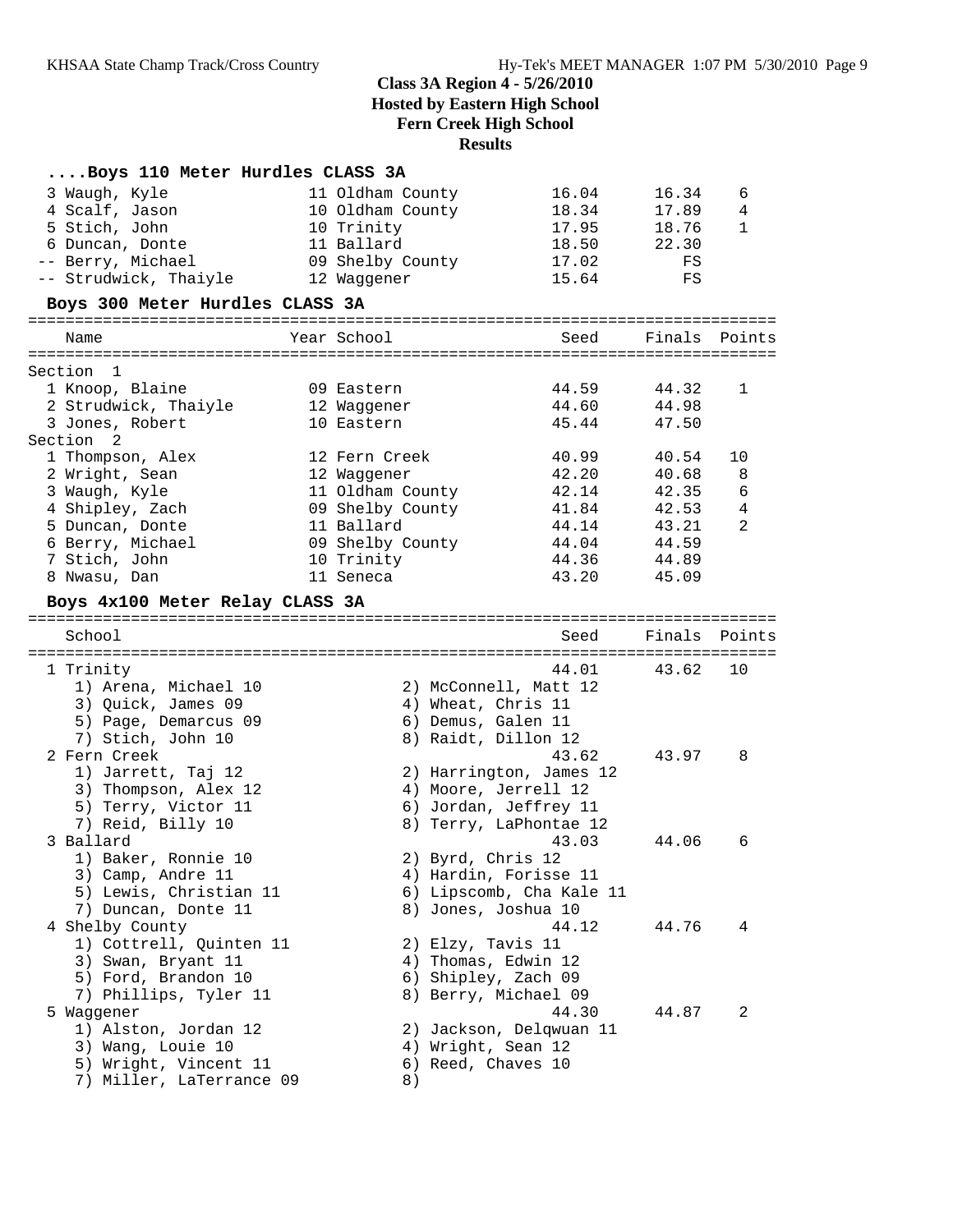# **....Boys 4x100 Meter Relay CLASS 3A**

| 6 Oldham County<br>1) Oldham, Cody 10<br>3) Henry, Keith 09<br>5) Mattingly, Joey 09<br>7) Sims, Dylan 11<br>7 Eastern<br>1) Johnson, Jaylen 09<br>3) Jarvis, Justus 10 |    | 45.14<br>2) Harmon, Kyle 10<br>4) Waugh, Kyle 11<br>6) Caudill, Chris 09<br>8) Bowles, David 09<br>45.35<br>2) Trowell, Donovan 12<br>4) Sanford, Daryus 10 | 45.93<br>46.31 | 1      |
|-------------------------------------------------------------------------------------------------------------------------------------------------------------------------|----|-------------------------------------------------------------------------------------------------------------------------------------------------------------|----------------|--------|
| 5) Gause, Elijah 10<br>-- Seneca<br>1) Moore, Mikel 11<br>3) Lott, Tyrome 11<br>5) Haggard, Shammond 11                                                                 |    | 6) Knoop, Blaine 09<br>45.80<br>2) Greene, Nick 12<br>4) Jacobs, Jordan 12<br>6) Bender, Jordan 11                                                          | DNF            |        |
| Boys 4x200 Meter Relay CLASS 3A                                                                                                                                         |    |                                                                                                                                                             |                |        |
| School                                                                                                                                                                  |    | Seed                                                                                                                                                        | Finals         | Points |
| Section 1                                                                                                                                                               |    |                                                                                                                                                             |                |        |
| 1 Trinity<br>1) McConnell, Matt 12<br>3) Quick, James 09<br>5) Page, Demarcus 09<br>7) Demus, Galen 11                                                                  |    | 1:31.37<br>2) Arena, Michael 10<br>4) Wheat, Chris 11<br>6) Stich, John 10<br>8) Raidt, Dillon 12                                                           | 1:29.20        | 10     |
| 2 Ballard<br>1) Byrd, Chris 12<br>3) Camp, Andre 11<br>5) Lipscomb, Cha Kale 11<br>7) Lewis, Christian 11                                                               |    | 1:31.49<br>2) Baker, Ronnie 10<br>4) Jones, Joshua 10<br>6) Hardin, Forisse 11<br>8) Duncan, Donte 11                                                       | 1:31.14        | 8      |
| 3 Eastern<br>1) Trowell, Donovan 12<br>3) Johnson, Jaylen 09<br>5) Sanford, Daryus 10<br>7) Davies, Iyadeh 11                                                           |    | 1:32.80<br>2) Thomas-Randle, Derayvon 10<br>4) Lorah, Austin 11<br>6) Jarvis, Justus 10<br>8) Gause, Elijah 10                                              | 1:31.63        | 6      |
| 4 Shelby County<br>1) Cottrell, Quinten 11<br>3) Phillips, Tyler 11<br>5) Ford, Brandon 10<br>7) Berry, Michael 09                                                      |    | 1:32.70<br>2) Elzy, Tavis 11<br>4) Thomas, Edwin 12<br>6) Shipley, Zach 09<br>8) Swan, Bryant 11                                                            | 1:32.24        | 4      |
| 5 Waggener<br>1) Alston, Jordan 12<br>3) Wang, Louie 10<br>5) Wright, Vincent 11<br>7) Reed, Chaves 10                                                                  | 8) | 1:31.00<br>2) Jackson, Delqwuan 11<br>4) Wright, Sean 12<br>6) Miller, LaTerrance 09                                                                        | 1:32.40        | 2      |
| 6 Fern Creek<br>1) Harrington, James 12<br>3) Moore, Jerrell 12<br>5) Alexander, Deontay 10<br>7) Reid, Billy 10                                                        |    | 1:30.00<br>2) Jordan, Jeffrey 11<br>4) Jarrett, Taj 12<br>6) Terry, LaPhontae 12<br>8) Daniels, DeAnte 12                                                   | 1:34.03        | 1      |
| 7 Oldham County<br>1) Oldham, Cody 10<br>3) Mattingly, Joey 09<br>5) Henry, Keith 09<br>7) Fairfield, Matt 11                                                           |    | 1:34.74<br>2) Harmon, Kyle 10<br>4) Waugh, Kyle 11<br>6) Caudill, Chris 09<br>8) Ayres, Jeb 11                                                              | 1:35.88        |        |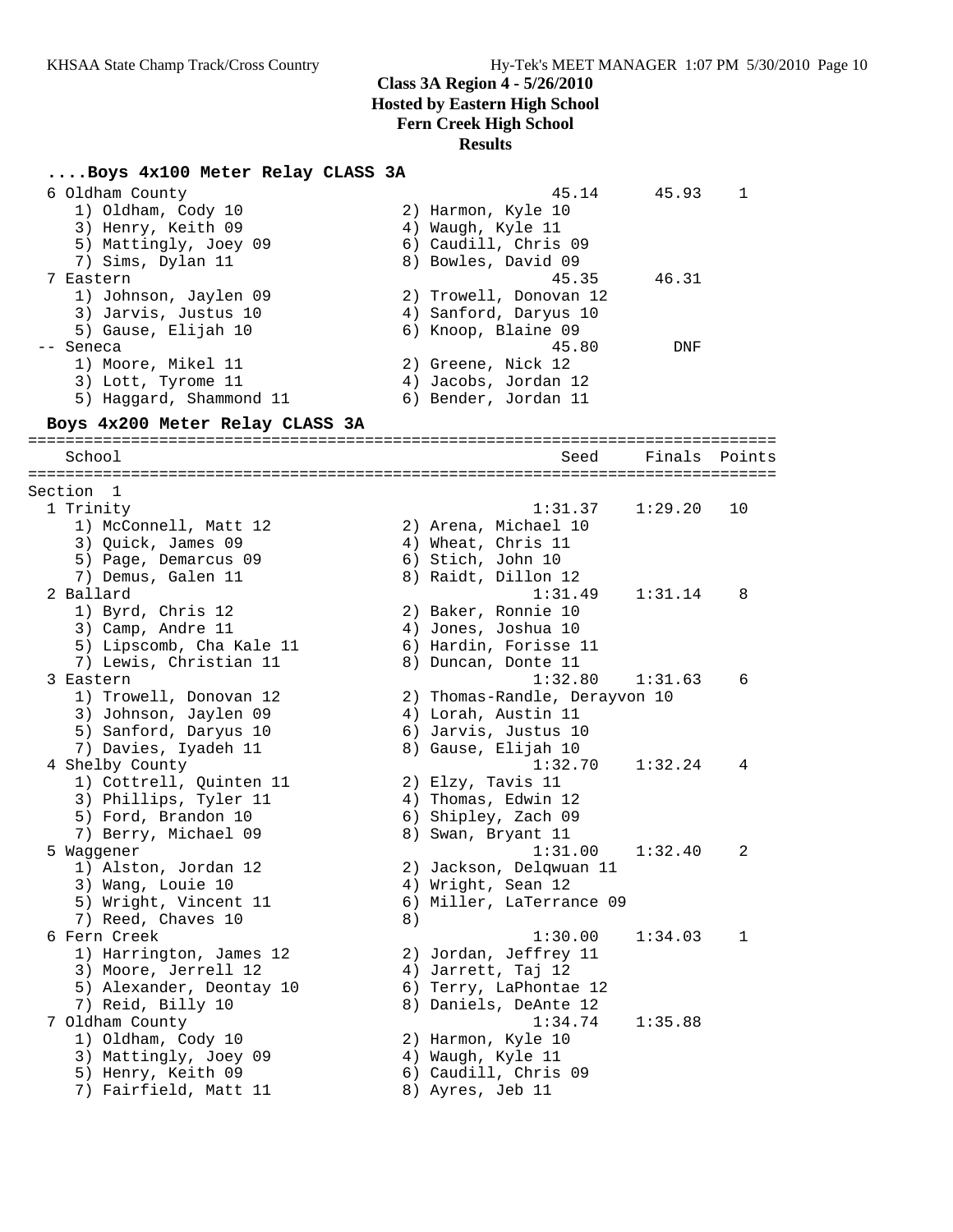| Boys 4x200 Meter Relay CLASS 3A                                                    |                                                                               |         |                      |  |  |
|------------------------------------------------------------------------------------|-------------------------------------------------------------------------------|---------|----------------------|--|--|
| -- Seneca<br>1) Moore, Mikel 11<br>3) Fluellen, Micheal 11<br>5) Bender, Jordan 11 | 1:34.80<br>2) Jacobs, Jordan 12<br>4) Lott, Tyrome 11<br>6) Garth, Dayquan 11 | DO      | out of zone 1st exch |  |  |
| Boys 4x400 Meter Relay CLASS 3A                                                    |                                                                               |         |                      |  |  |
| School                                                                             | Seed                                                                          |         | Finals Points        |  |  |
| 1 Eastern                                                                          | 3:27.95                                                                       | 3:30.05 | 10                   |  |  |
| 1) Davies, Iyadeh 11                                                               | 2) Lorah, Austin 11                                                           |         |                      |  |  |
| 3) Thomas-Randle, Derayvon 10                                                      | 4) Sanford, Daryus 10                                                         |         |                      |  |  |
| 5) Johnson, Jaylen 09                                                              | 6) Heslin, Cory 09<br>3:37.07                                                 | 3:31.32 | 8                    |  |  |
| 2 Shelby County<br>1) Cottrell, Quinten 11                                         | 2) Phillips, Tyler 11                                                         |         |                      |  |  |
| 3) Elzy, Tavis 11                                                                  | 4) Ford, Brandon 10                                                           |         |                      |  |  |
| 5) Eden, Stacey 12                                                                 | 6) Shipley, Zach 09                                                           |         |                      |  |  |
| 7) Smith, Thomas 10                                                                | 8) Thomas, Edwin 12                                                           |         |                      |  |  |
| 3 Ballard                                                                          | 3:38.00                                                                       | 3:37.71 | 6                    |  |  |
| 1) Baker, Ronnie 10                                                                | 2) Byrd, Chris 12                                                             |         |                      |  |  |
| 3) Duncan, Donte 11                                                                | 4) Jones, Joshua 10                                                           |         |                      |  |  |
| 5) Camp, Andre 11                                                                  | 6) Lewis, Andrew 11                                                           |         |                      |  |  |
| 7) Lewis, Christian 11                                                             | 8) Lipscomb, Cha Kale 11                                                      |         |                      |  |  |
| 4 Trinity                                                                          | 3:43.94                                                                       | 3:41.57 | 4                    |  |  |
| 1) Shaw, Joseph 10<br>3) Raidt, Dillon 12                                          | 2) Arena, Michael 10<br>4) Stich, John 10                                     |         |                      |  |  |
| 5) Receeveur, Luke 10                                                              | 6) Micciche, Ross 11                                                          |         |                      |  |  |
| 7) Clemens, Logan 11                                                               | 8) Tallarico, Nick 12                                                         |         |                      |  |  |
| 5 Oldham County                                                                    | 3:41.94                                                                       | 3:50.44 | 2                    |  |  |
| 1) Harmon, Kyle 10                                                                 | 2) Eaton, Andrew 09                                                           |         |                      |  |  |
| 3) Ayres, Jeb 11                                                                   | 4) Lawson, Matthew 11                                                         |         |                      |  |  |
| 5) Hall, Braxton 10                                                                | 6) Fairfield, Matt 11                                                         |         |                      |  |  |
| 7) Ingram, Tyler 12                                                                | 8) Fischer, Joel 10                                                           |         |                      |  |  |
| Boys 4x800 Meter Relay CLASS 3A                                                    |                                                                               |         |                      |  |  |
| School                                                                             | Seed                                                                          |         | Finals Points        |  |  |
|                                                                                    |                                                                               |         |                      |  |  |
| 1 Eastern                                                                          | 8:31.97                                                                       | 8:36.79 | 10                   |  |  |
| 1) Davies, Iyadeh 11<br>3) Turi, Ben 11                                            | 2) Heslin, Cory 09<br>4) Lorah, Austin 11                                     |         |                      |  |  |
| 5) Covert, Kyle 10                                                                 | 6) Applegate, Peyton 12                                                       |         |                      |  |  |
| 7) Thoele, Danny 10                                                                | 8) Zachary, Austin 10                                                         |         |                      |  |  |
| 2 Trinity                                                                          | 8:55.12                                                                       | 8:39.26 | 8                    |  |  |
| 1) Micciche, Ross 11                                                               | 2) Receeveur, Luke 10                                                         |         |                      |  |  |
| 3) Clemens, Logan 11                                                               | 4) Raidt, Keegan 09                                                           |         |                      |  |  |
| 5) Adams, Paul 09                                                                  | 6) Barton, Nathaniel 10                                                       |         |                      |  |  |
| 7) Finley, Ben 11                                                                  | 8) Raidt, Dillon 12                                                           |         |                      |  |  |
| 3 Shelby County                                                                    | 8:51.50                                                                       | 8:57.18 | 6                    |  |  |
| 1) Downs, Justin 08                                                                | 2) Mills, Reed 10                                                             |         |                      |  |  |
| 3) Page, Andrew 10                                                                 | 4) Smith, Thomas 10                                                           |         |                      |  |  |
| 5) Eden, Stacey 12                                                                 | 6) Thompson, Will 12                                                          |         |                      |  |  |
| 4 Oldham County<br>1) Hall, Braxton 10                                             | 8:38.74<br>2) Fischer, Joel 10                                                | 9:06.49 | 4                    |  |  |
|                                                                                    |                                                                               |         |                      |  |  |